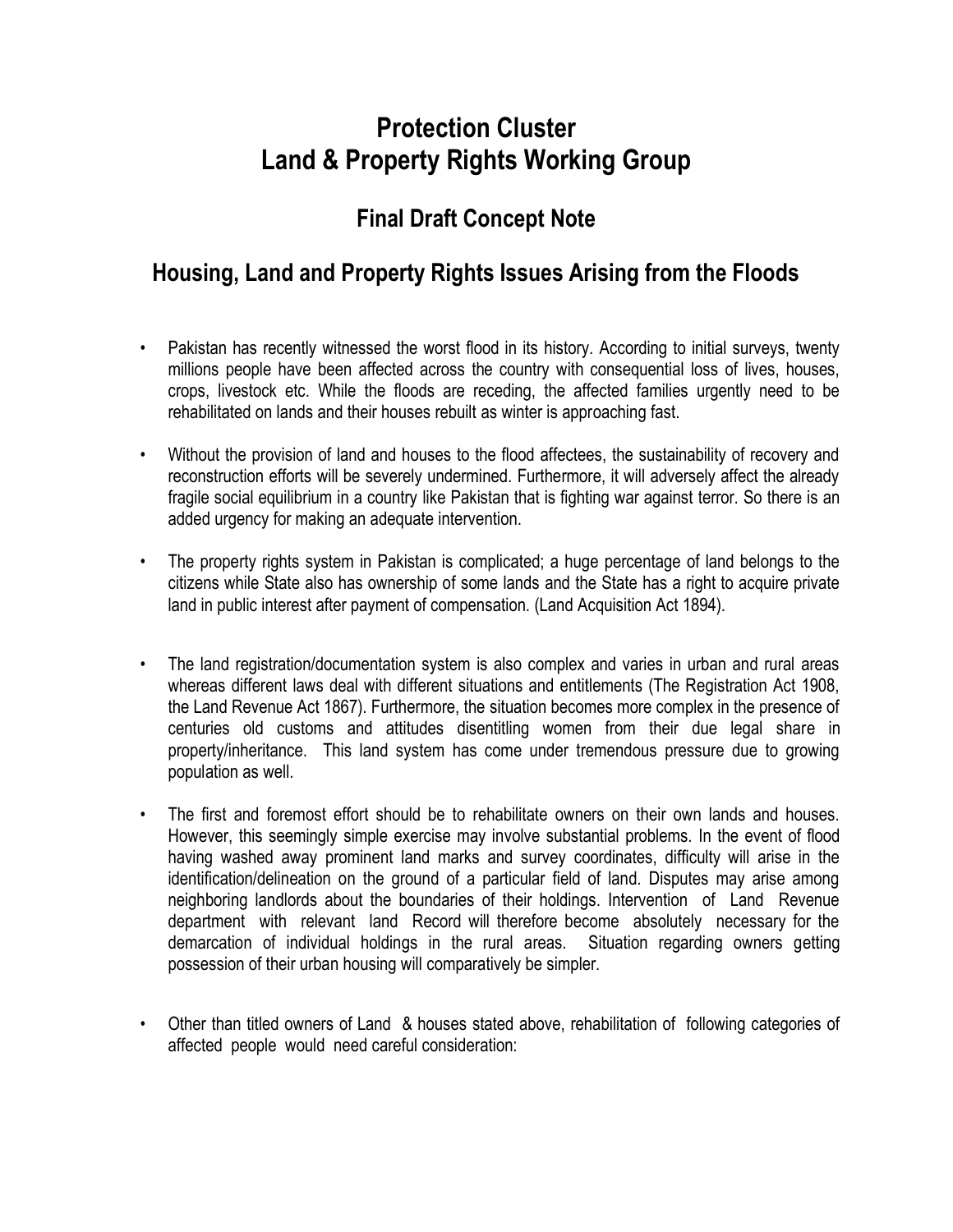- People who were owners of land that has fully or partially been taken away by river action (alluvision and diluvision). Some of these owners may become "Landless"
- People who still have land but it has become uninhabitable i.e. virtually landless.
- People who had built houses on the State land allotted to them but the land has been taken away by floods.
- People who had built houses on State land under illegal occupation and land has been washed away
- People who had land that was part of a scheme (like Katchi Abadi) but it was still not allotted to them / allotment was in process and now the land has been washed away or become uninhabitable.
- Slum-dwellers in urban areas who had houses built on encroached land with some legal rights or without any legal right.
- Tenants, who are registered in land records, and who had been provided houses, by land owners on their titled land; without any legal entitlement.
- Tenants, who are not registered in land record, who had been provided houses, with no legal entitlements, by land owners on the titled land;
- The artisans in rural areas e.g. carpentar, potter, barber, black smith, tailor etc: who were provided houses by the land owners on their lands but without any legal entitlements, in return for some services or under some custom.
- Various classes of the people who lived in river belts that is traditionally inundated in summer and are now in water
- People who inhabited lands which have now become waterlogged.
- Afghan refugees or internally displaced persons who had their houses built on state or private land, without entitlement.
- Bonded labourers and their future in case of return
- 7. All the above stated categories will include various types of vulnerable head of families /family member like women, children, elderly, infirm & perennially sick, invalids etc whose Rights are sometimes culturally denied. These categories would need to be given special Attention. Problems will also arise when and if government needs compulsory public acquisition of private land for the settlement of the people.
- 8. The unprecedented human catastrophe and the complex property rights system makes it imperative that a well planned, co-ordinated and concerted intervention be made by specialized agencies to advise and assist the Governments and the people of Pakistan in their hour of need and for which UN has launched a special appeal.

## **Recommendations:**

- The Government should declare a moratorium on land sales and the status quo on all disputes related to property the social rights in the affected areas until the transition to reconstruction is completed;
- The Government should ensure that Section 17.4 of Land Acquisition Act that allows for forcible acquisition of land should not be invoked for the return or resettlement of affected communities except for the public interest
- The protection cluster should raise awareness within the NDMA and Federal Government, and among the donor community on the above mentioned issues;